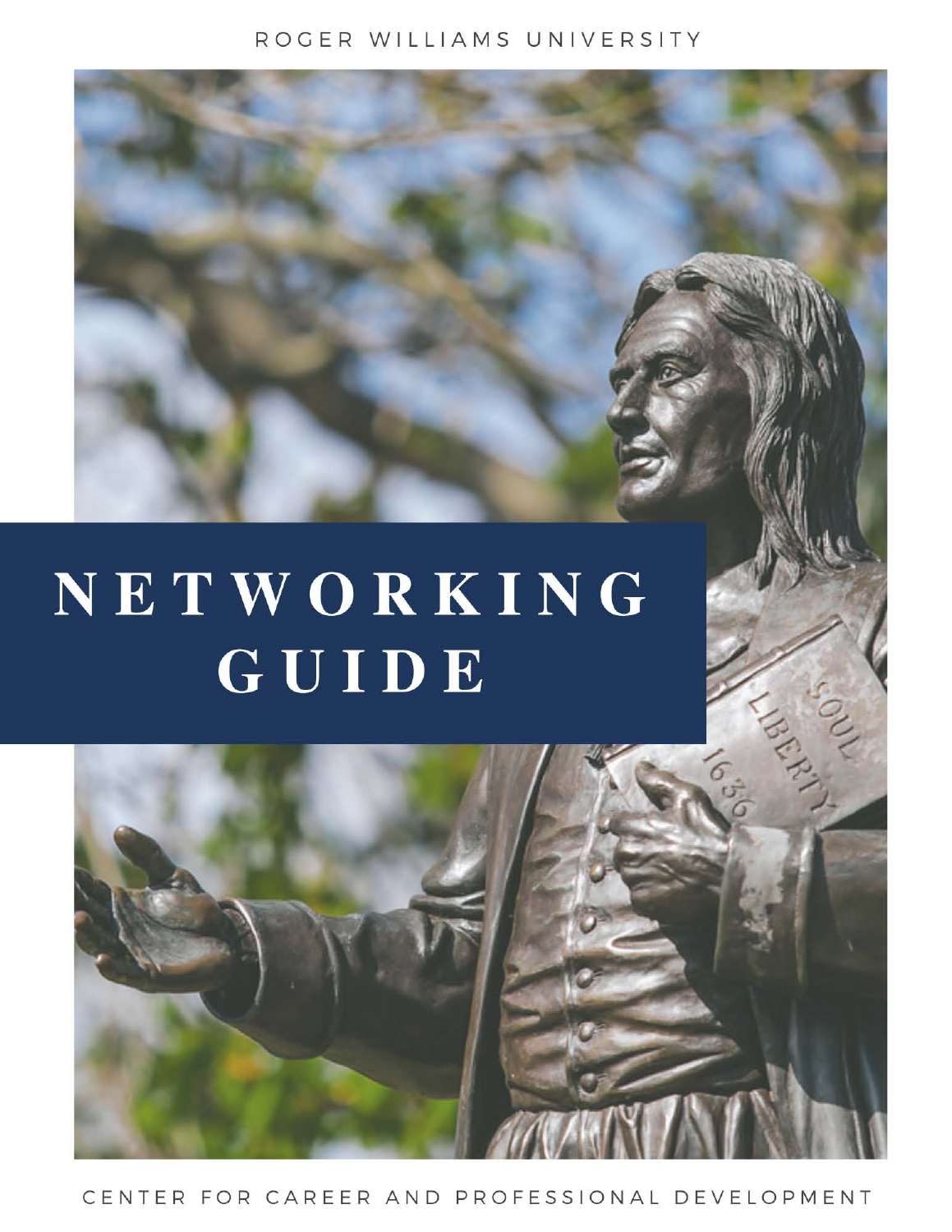

Center for Career and Professional Development

# **TABLE OF CONTENTS**

| <b>WHAT IS NETWORKING?</b>                                                                                                                                                                                                           |  |
|--------------------------------------------------------------------------------------------------------------------------------------------------------------------------------------------------------------------------------------|--|
|                                                                                                                                                                                                                                      |  |
| <b>INFORMATIONAL INTERVIEWS Example 2008 CONTRACTED AT A RESERVIEWS</b>                                                                                                                                                              |  |
| <b>REQUESTING INFORMATIONAL INTERVIEWS</b>                                                                                                                                                                                           |  |
| <b>INFORMATIONAL INTERVIEW REQUEST EXAMPLES AND RESERVIEW REQUEST OF A SET OF A SET OF A SET OF A SET OF A SET O</b>                                                                                                                 |  |
| <b>DEVELOPING RELATIONSHIPS</b>                                                                                                                                                                                                      |  |
| <b>THE STARTER STORY</b>                                                                                                                                                                                                             |  |
| <b>MAKING A GOOD FIRST IMPRESSION</b>                                                                                                                                                                                                |  |
| <b>CONVERSATION OVERVIEW EXECUTION OVERVIEW AND SERVICE OF A SERVICE OF A SERVICE OF A SERVICE OF A SERVICE OF A SERVICE OF A SERVICE OF A SERVICE OF A SERVICE OF A SERVICE OF A SERVICE OF A SERVICE OF A SERVICE OF A SERVICE</b> |  |
| MAINTAINING CONNECTIONS <b>And CONNECTIONS CONNECTION</b>                                                                                                                                                                            |  |
| <b>INITIAL FOLLOW UP/THANK YOU</b>                                                                                                                                                                                                   |  |
| <b>CONNECTING ONLINE</b>                                                                                                                                                                                                             |  |
|                                                                                                                                                                                                                                      |  |







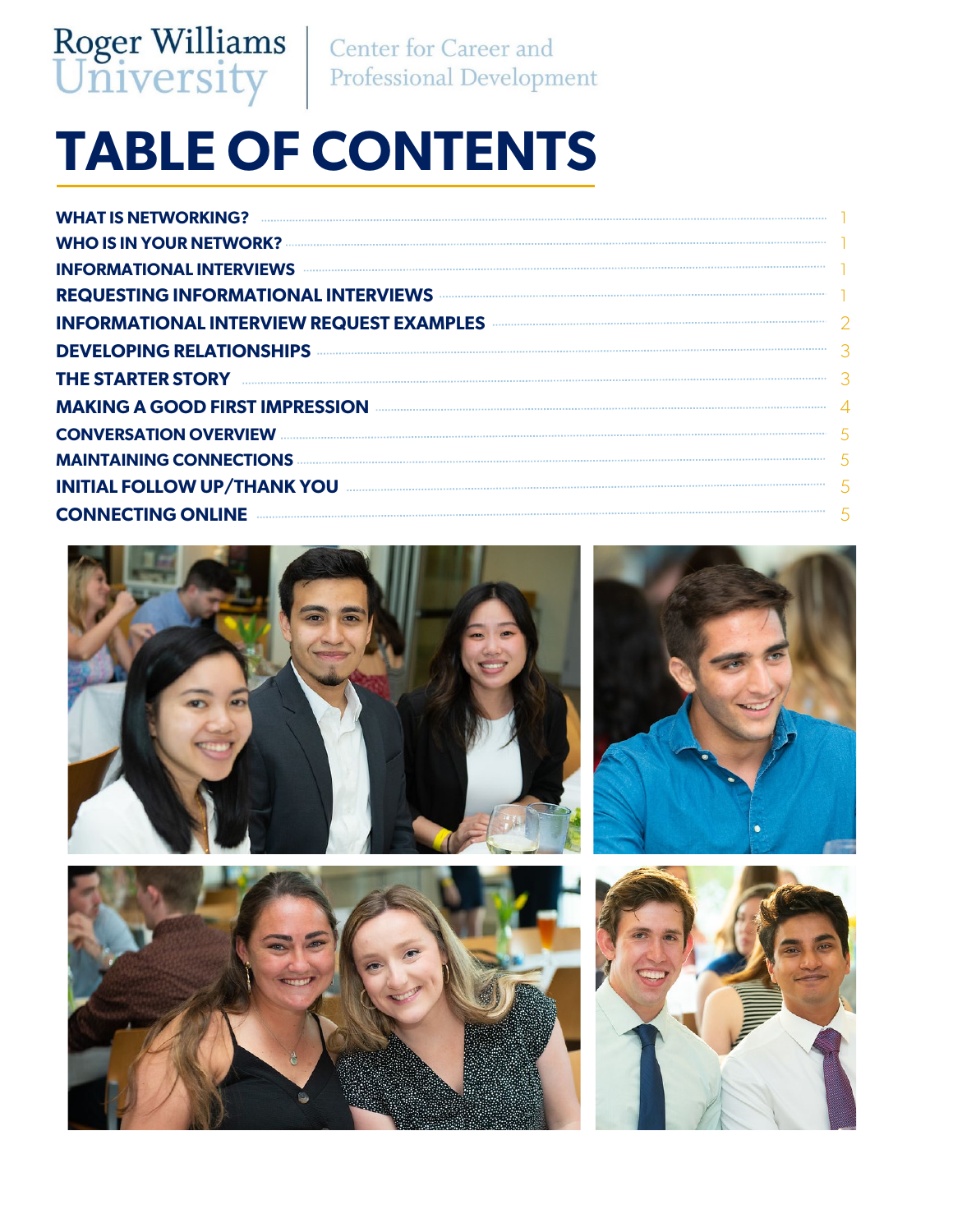# **NETWORKING GUIDE**

# **WHAT IS NETWORKING?**

Networking is a practice of building relationships by learning from others that are doing the kind of work you are interested in or by discovering connections between individuals. If you've ever had a conversation with a person around a shared interest, whether it be an industry or career interest, hobbies, goals, etc., then you've already started to network. The networking process allows you to gain valuable knowledge and perspective on career paths, and can lead to referrals or tangible opportunities, like jobs and internships. As it happens, networking is the most effective job and internship search strategy.

# **WHO IS IN MY NETWORK?**

Believe it or not, you already have an existing network - the people you know in all aspects of your life - from family members to classmates to teachers to neighbors to coworkers, are part of your network. People also know other people your brother's friend might work at a company you are interested in, and might be someone to talk to about what their experience has been with that company. Or maybe a family friend owns a business that might have an internship opening for the summer. Think about who is already in your network that you can reach out to as you start your job and internship search.

You can also expand your network by reaching out to people you don't already know that share a common experience as you (went to the same University, work in a similar industry, live in the same city, etc.) through tools like The Roger Connection or LinkedIn.

When considering people to connect with, it's important to think about people who might expand your own knowledge or opportunities. For example:

- A current employee at a company you really admire can tell you about that company's culture and give you an idea of what it is actually like to work there.
- An alum who currently works in a field that you are interested in can give you insight into what the industry is like, and what it takes to succeed.
- A graduate student in a university program can tell you what the research opportunities are, how accessible the professors are, and what the campus culture is like.

When determining who to reach out to and make a connection, keep an open mind and a determination to learn!

# **INFORMATIONAL INTERVIEWS**

Informational interviewing is a conversational approach to networking that allows you to meet key professionals, gather career information, explore career options, build relationships in your field, get advice and potentially get referrals to opportunities. Unlike job interviews, informational interviews are not initially about hiring but about learning through conversation around a shared interest and the majority of people like to talk about their careers.

# **REQUESTING AN INFORMATIONAL INTERVIEW**

To request an informational interview, you can send a message through Email, LinkedIn, or The Roger Connection, depending on how you found the contact. In your message, you want to introduce yourself, state how you found their contact info, share what about them you find interesting/have in common, and make the request to speak with them. The message should be brief and concise – here are some examples.

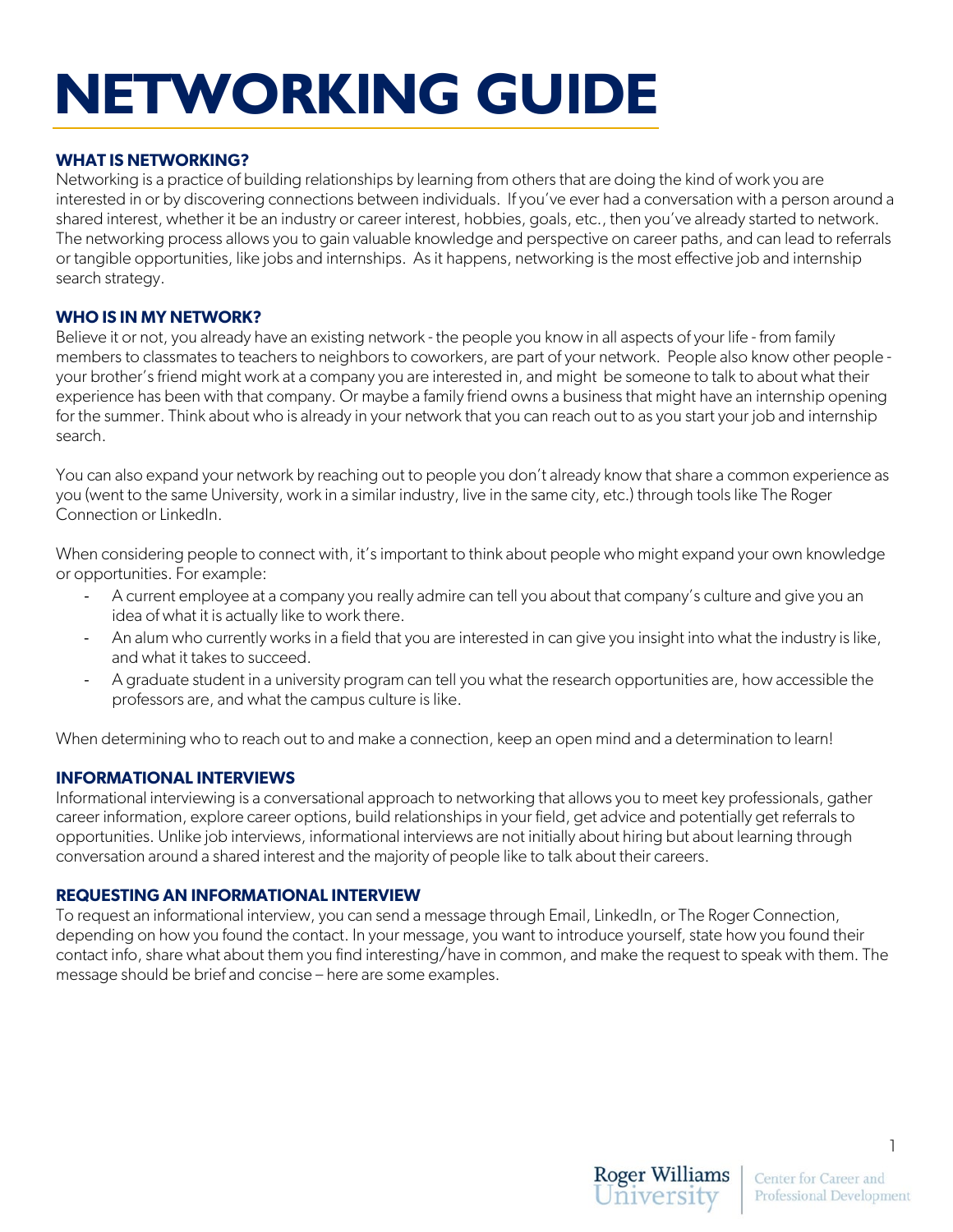#### **INFORMATIONAL INTERVIEW REQUEST EXAMPLES**

# **The Roger Connection without a referral example:**

# Hi Casey,

My name is Julie Jones, and I noticed you have an extensive background in public relations for both large and small non-profit organizations. I am currently a senior at Roger Williams University majoring in marketing, and I'd love to learn more about your path and ask you a few questions.

I know it is a busy time, but would you be open to meeting virtually over Zoom or a similar platform? If not, a quick phone conversation could work – any time you can share would be great. I look forward to hearing more about your work and your career journey!

 Best, Julie

# **The Roger Connection with a referral example:**

# Hi Andrew,

My name is Shyla, and James Joyce said you were one of the original founders of the mobile Shower to Empower initiative in Providence, RI. I am a psychology student at Roger Williams University, and I am interested in unique ways to bridge the gap between homelessness and psychiatric and primary care in my future work. I'd love to learn more about your inspiration for starting this initiative.

Would you be open to meeting virtually over Zoom or a similar platform early next week? I know your time is valuble, but if you have some time chat, I would really appreciate it and would love to learn more!

Best,

Shyla

#### **LinkedIn Example:**

Hi Casey,

I am a RWU senior marketing major and saw your profile in the alumni tool. I'm trying to learn more about marketing careers in tech and was struck by your experience.

I am curious if you might have time to meet or have a quick phone call to answer some questions I have about the field.

Thank you! Robert

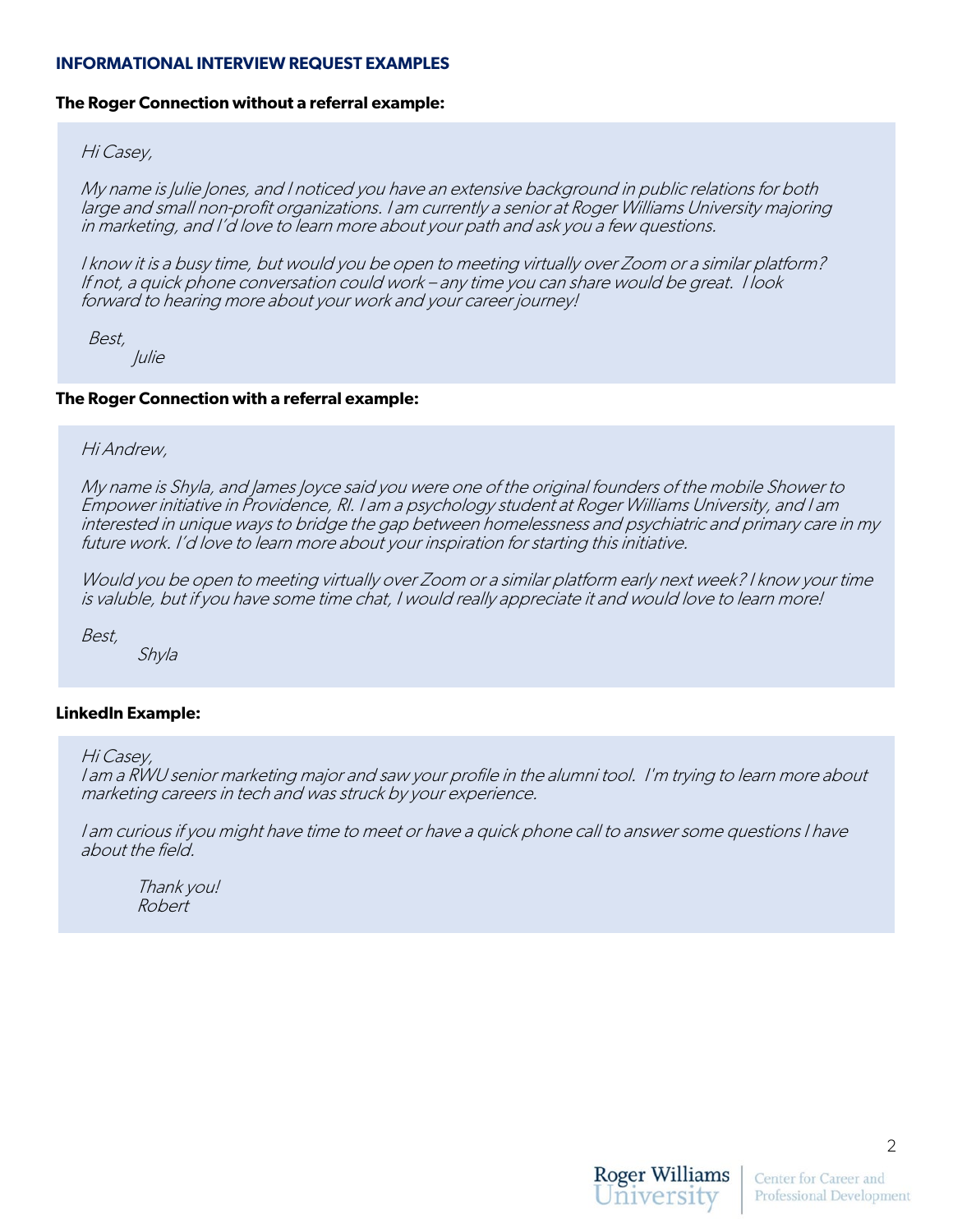#### **DEVELOPING RELATIONSHIPS**

Prior to meeting someone for the first time, whether in an informational interview or other networking setting, it's best to start by doing research into the person with whom you will be speaking. Try and learn about their career path and determine experiences of theirs you want to learn more about. You want to ask questions that are specific to their experience and your goals.

Here are some examples of questions to ask in an informational interview or networking situation. Again, you want to make the questions specific to the person's experience as best you can, so feel free to modify these general questions to specifically cater to your conversation.

- Can you tell me a bit about your career path and what led you to the role you're in today?
- What were some of your roles in the field when you were starting out?
- What does a typical day look like in your role?
- What are some notable projects that you've worked on in the last year?
- What do you enjoy the most about your work?
- What is the most challenging part of your work?
- What skills do you see as most important for someone to have in this field/position?
- Do you have recommendations for other people I should connect with or resources I can explore?
- What are some common career paths in this field?
- How do most people get their start in this field? What are some common entry-level positions?
- What kind of education, training, skills, or background does your role require?
- What advice would you give to someone who is considering entering this field?
- What attracted you to this career path?
- What is something you wish someone had told you before entering this field?
- What advice would you give to someone who is job searching in this field?
- Where do you see this field going in the next 5 years? 10? 20?
- Can you describe what work/life balance looks like in this field?
- What does the salary range tend to look like at the entry-level and higher levels

NOTE: it is good to have plenty of questions prepared, but choose 3-4 questions that you definitely want to ask, and then get to the others if you have time.

# **THE STARTER STORY**

Your starter story is a way to briefly introduce yourself and share your professional experience, skills, and goals. Starter stories are used in networking scenarios such as a career fair, networking events, informational interviews, etc, and are meant to start a meaningful conversation.

A good Starter Story…

- **Is brief** 30-60 seconds!
- **Is connected** aim to cover your present (what are you doing now? What skills do you have? What are your interests?), past (what experiences have you had in the field?), and future (what are your career goals? Connect your goals to the person you are talking to – ask them to tell you more about their internship, experience, company, etc.)
- **Is well-articulated and rehearsed** you want to avoid rambling or talking too fast, and you want to exude confidence. The best way to do this? PRACTICE. The more you practice, the more confident you will be and sound.
- **Ends with an engaging question** Your pitch should be the opening for an engaging conversation with your audience. After you've made your pitch, ask your listener a question (can you tell me more about your company? Can you tell me about your position at XYZ company? Can you tell me about your career path in ABC field? Can you tell me more about the internship program?)

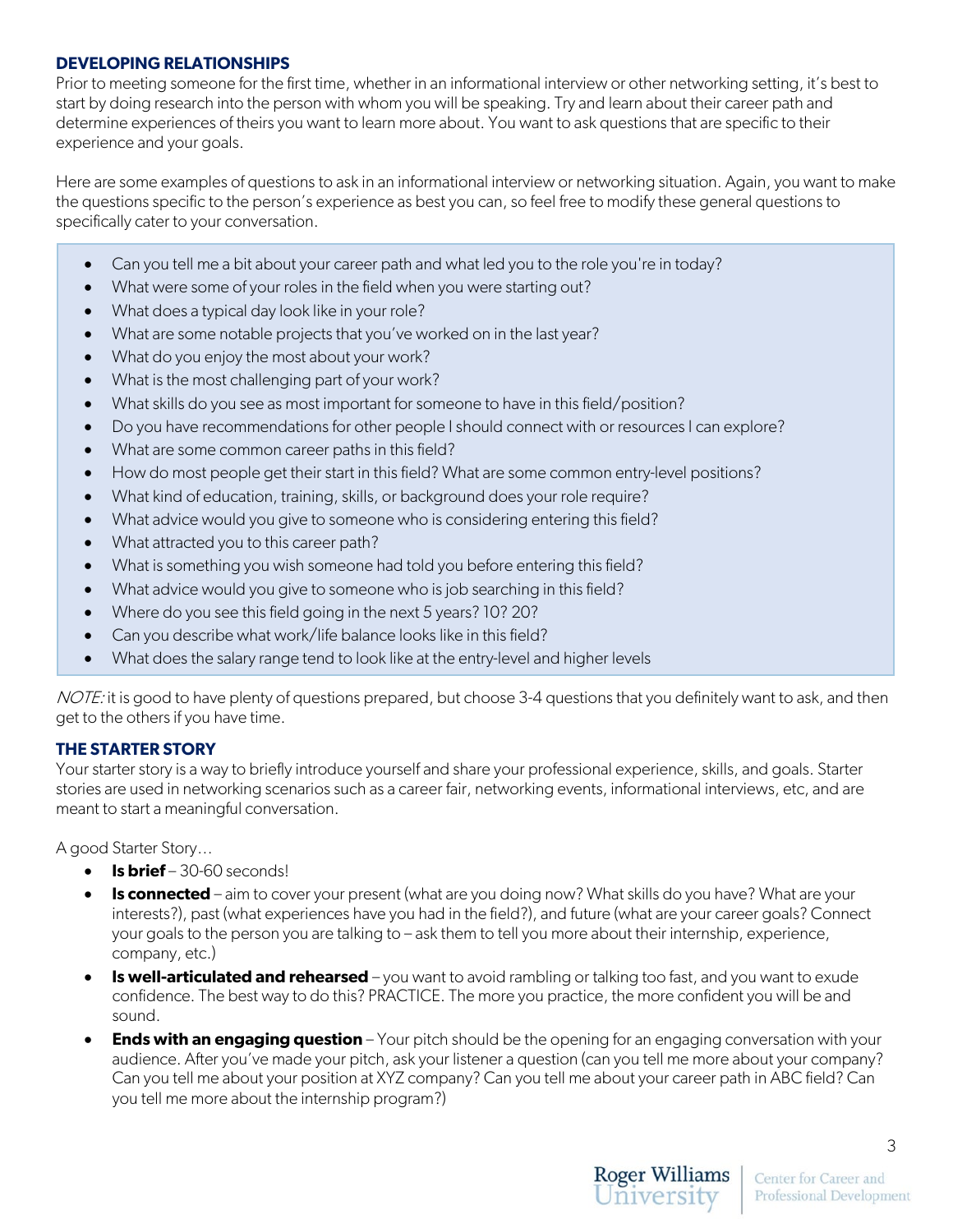Example:

*"Hi! My name is Rose Flowers. I'm a senior psychology major at the Roger Williams University. I've completed a broad range of psychology courses, my focus being on interpersonal relationships and cross-cultural psychology. My interests led me to complete a 135-hour practicum related to Human Resources, researching discrimination claims, assisting payroll with paperwork and developing questions for employee interviews. The internship strengthened my analytical, problem-solving and communication skills and confirmed that I'm very interested in going into the field post-graduation. Can you tell me more about your Human Resource Department or suggest a colleague I may speak more with?"*

Notice in this example that Rose talks about her present (major, school, interest in the field), past (practicum experience), and future (interests, next steps/asking a question to gain more information).

Take the time to formulate your own starter story, and then PRACTICE. The more you practice, the more prepared and confident you will be to introduce yourself in a real networking scenario.

# **MAKE A GOOD FIRST IMPRESSION**

#### **In-person**

When in networking situations, you want to make sure you leave a good first impression. Your starter story is a big part of that, but there are things people will notice about you before you start talking, and you want to make sure those things are positive. Here are some things to look out for in order to leave a great first impression:

- Make eye contact when you meet someone new, maintain eye contact while you're talking to demonstrate that you are engaged and paying attention to the conversation.
- Look your best you don't have to have just come from the hair salon or be wearing the most expensive suit to make a good impression, but you want to look polished. This means wearing clean clothes that fit you well and are appropriate for the occasion, and keeping clean nails, hair, and skin.
- Remember names the best trick for remembering someone's name is to repeat it back after they introduce themselves: "Hello, my name is Larry"; "Hi LARRY, nice to meet you." It also helps to write their name down with a note after your conversation is over: Larry - brown hair, blue tie, recruiter from Fidelity.
- Be on time if you are meeting someone at a scheduled time, get there on time (better yet, get there early!). People don't like to be kept waiting, so being late won't get you any first impression points.
- Be polite thanking people for taking the time to meet you goes a long way!
- Smile! a big smile creates warmth, puts everyone in the conversation at ease, and opens the door for honest and meaningful conversation.

# **Virtually**

For virtual networking, a lot of the same strategies apply to make a good first impression. You still want to look your best, remember names, be on time, be polite, and smile! However, meeting virtually can mean a few extra ways to make a good impression:

- Cut out background noise and distractions If meeting virtually, you want to eliminate anything that could distract from your conversation, such as construction outdoors, a loud roommate, a barking dog, or background TV noise.
- Sit in front of a neutral/distraction-free background Depending on your living space, you might not have the perfect, white wall background. However, you can make sure that your background is free of major distractions, such as an unmade bed, inappropriate wall decorations, mess or clutter, or even another person.
- Check your technology beforehand make sure your camera and microphone are working well before your meeting to ensure that technical difficulties don't delay the start of your conversation, and don't delay your chance of a great first impression!